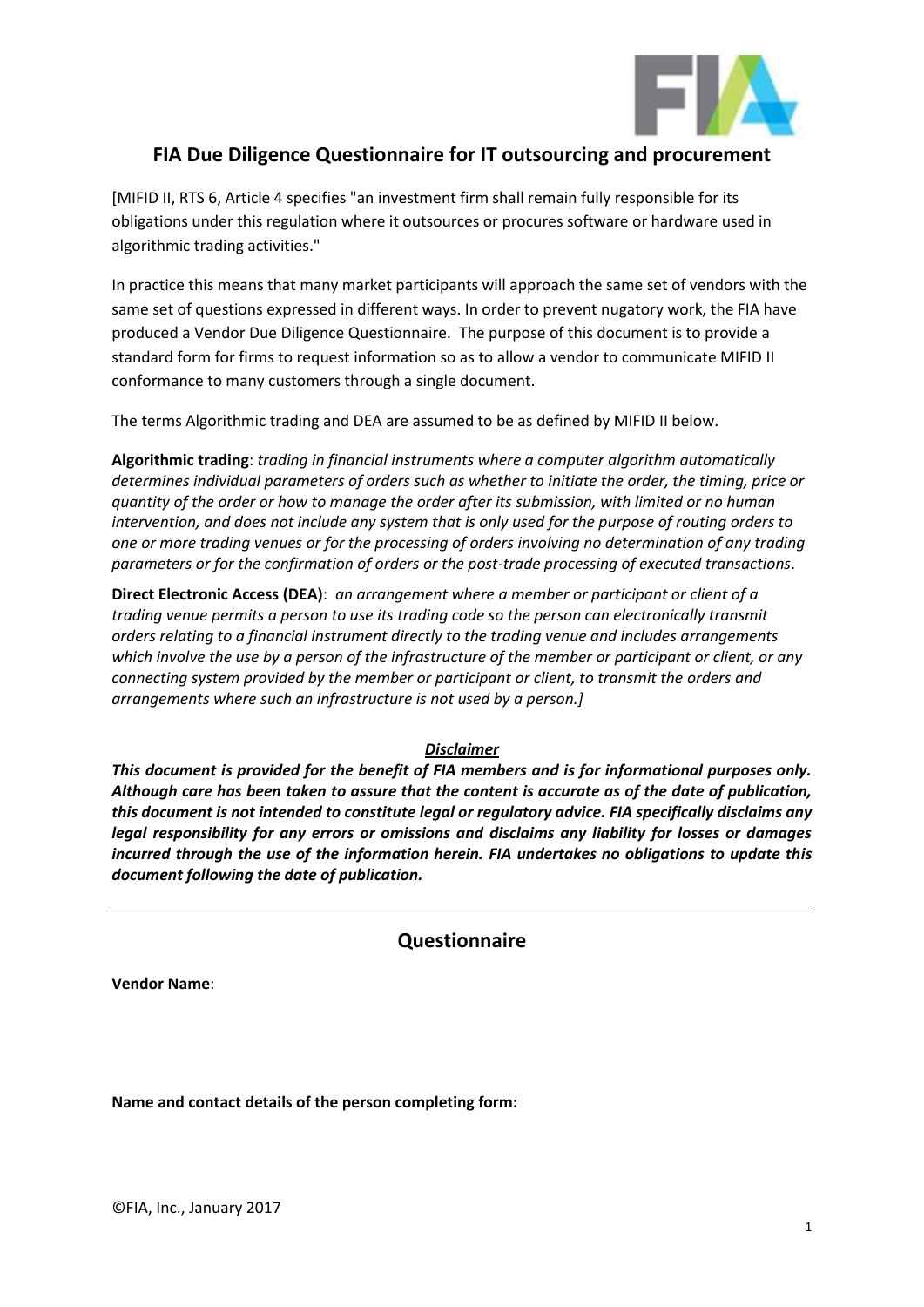

#### **Introduction and overview**

**1.1 Overview of activities of the vendor**

**1.2 Key financial information (for example but not limited to p&l, balance sheet) of the vendor**

**1.3 Description of your services/products**

**1.4 Description of services provided to the customer**

**1.5 Provide a list of algorithms provided to the customer and explain how they work**

**1.6 Organisation chart**

**1.7 Description of your enquiry/complaint/order process escalation**

**1.8 Up-to-date contact information for relevant personnel**

**1.9 Description of changes to responses since last response**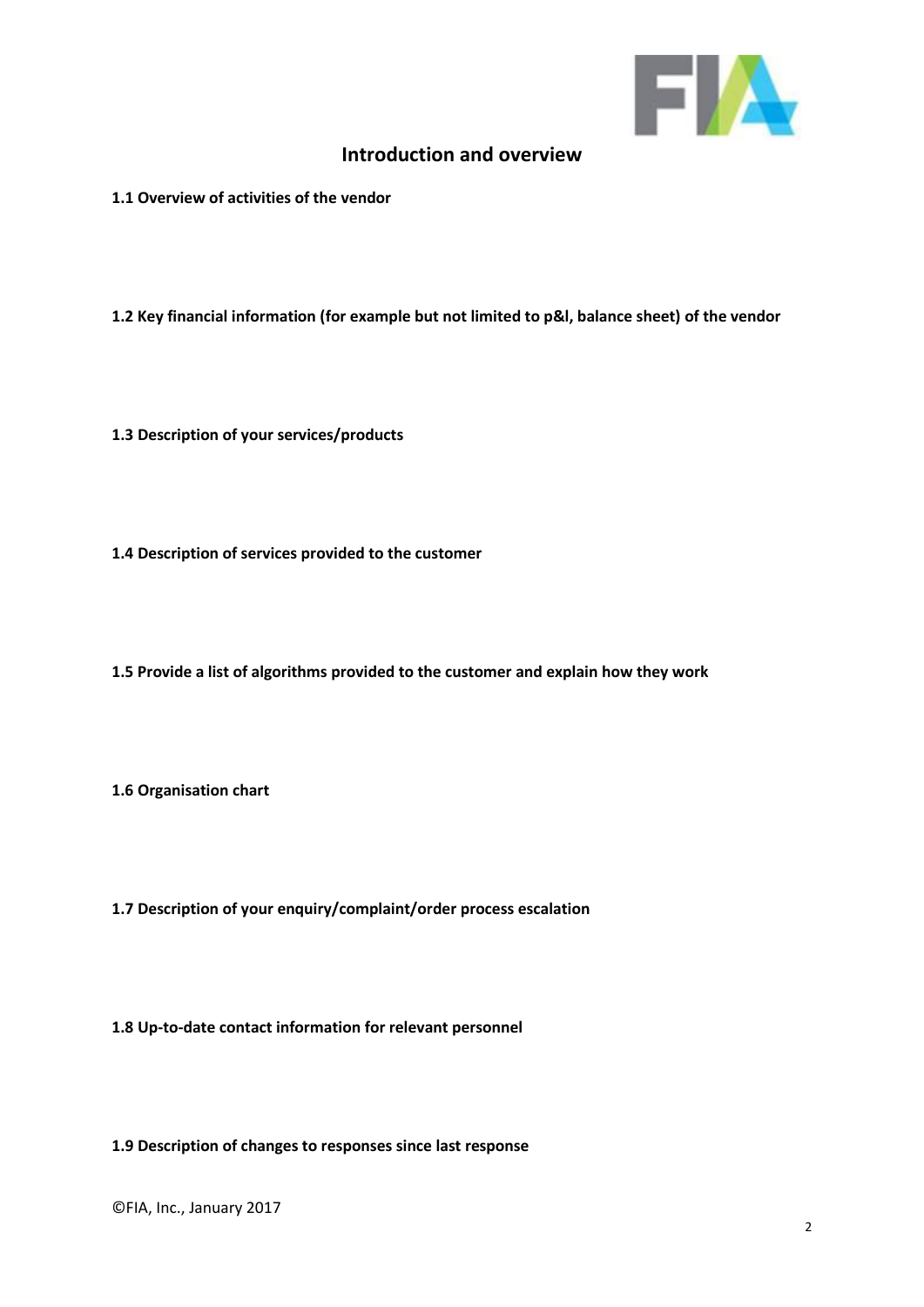

# **General Organisational Requirements**

- **2.1 Explain the procedures you use to approve the development, deployment and subsequent update of trading algorithms [RT6, Article 1].**
- **2.2 Explain how information should be passed to/from your customers. In particular, information about releases to customers and information about issues from customers [Article 1].**
- **2.3 How do you train staff trained in the compliance/regulatory obligations relevant to the system? [Article 3]**
- **2.4 Please list all material services for which you rely on third parties, consultants and/or outsourced providers (including data storage facilities for your records) which are relevant to the products and services you provide to the customer. [Article 4]**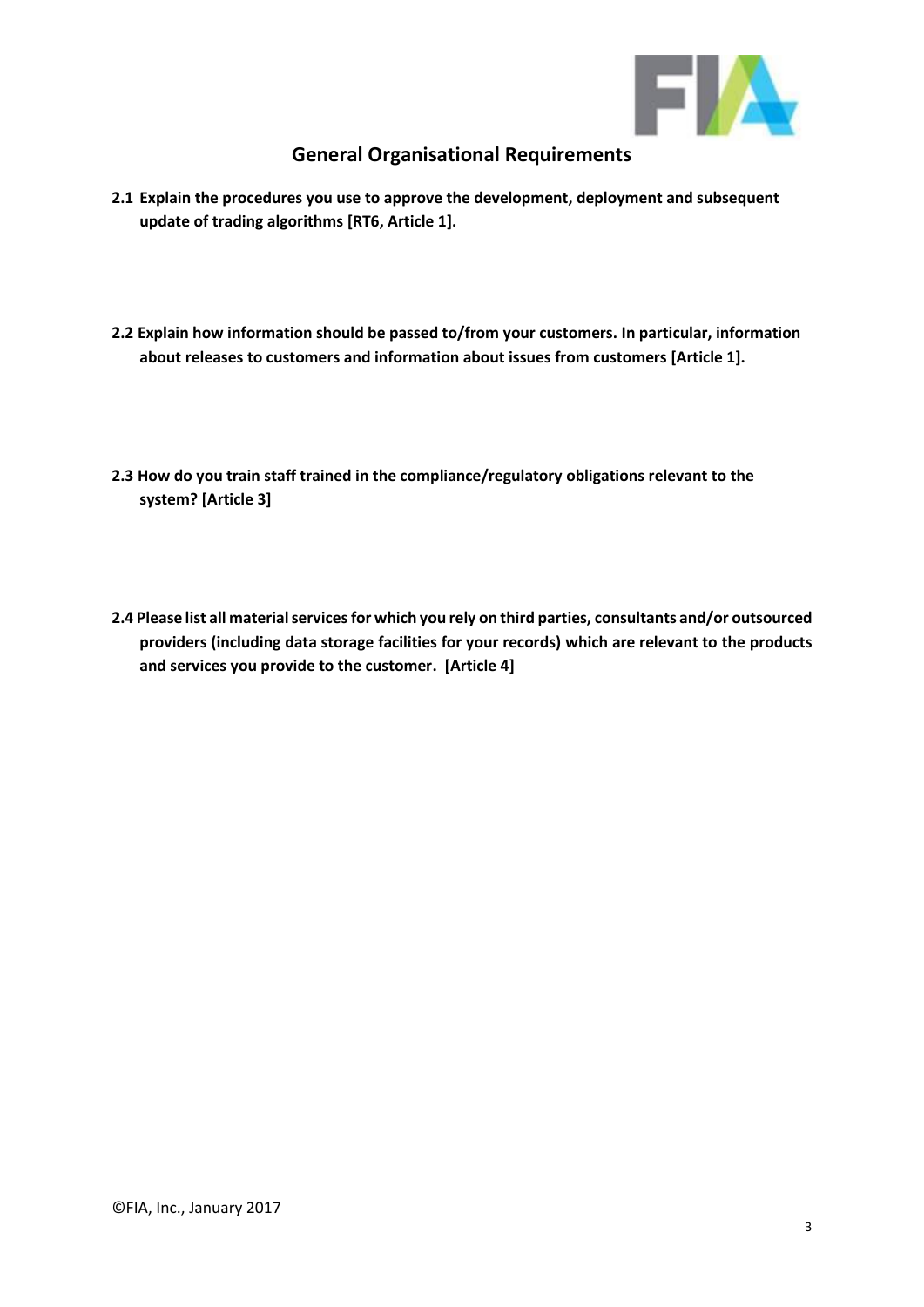

## **Resilience: Testing and Deployment**

- **3.1 Explain your development and testing processes [Article 5.1]**
- **3.2 Describe your authorisation process before a new release. Do you allow your customers to test releases and approve them before they implement them? [Article 5.2]**
- **3.3 What records are kept of evidence that the design, development, testing and release processes have been followed? How long are they kept for? [Article 5.3]**
- **3.4 How do you ensure that the products and services you provide comply with the rules of trading venues and other relevant regulation? [Article 5.5]**
- **3.5 How do you ensure that the products and services you provide will not contribute to disorderly trading and will continue to function in stressed market conditions? [Article 5.4]**
- **3.6 How do you support customers in testing to trading venues? How is this also applied for changes to algorithmic trading products and services? [Article 5.4]**
- **3.7 Explain how and for how long you retain records for material changes, specifically covering when the change was made, the person that made it, the person that approved it and the nature of the change. [Article 5.7]**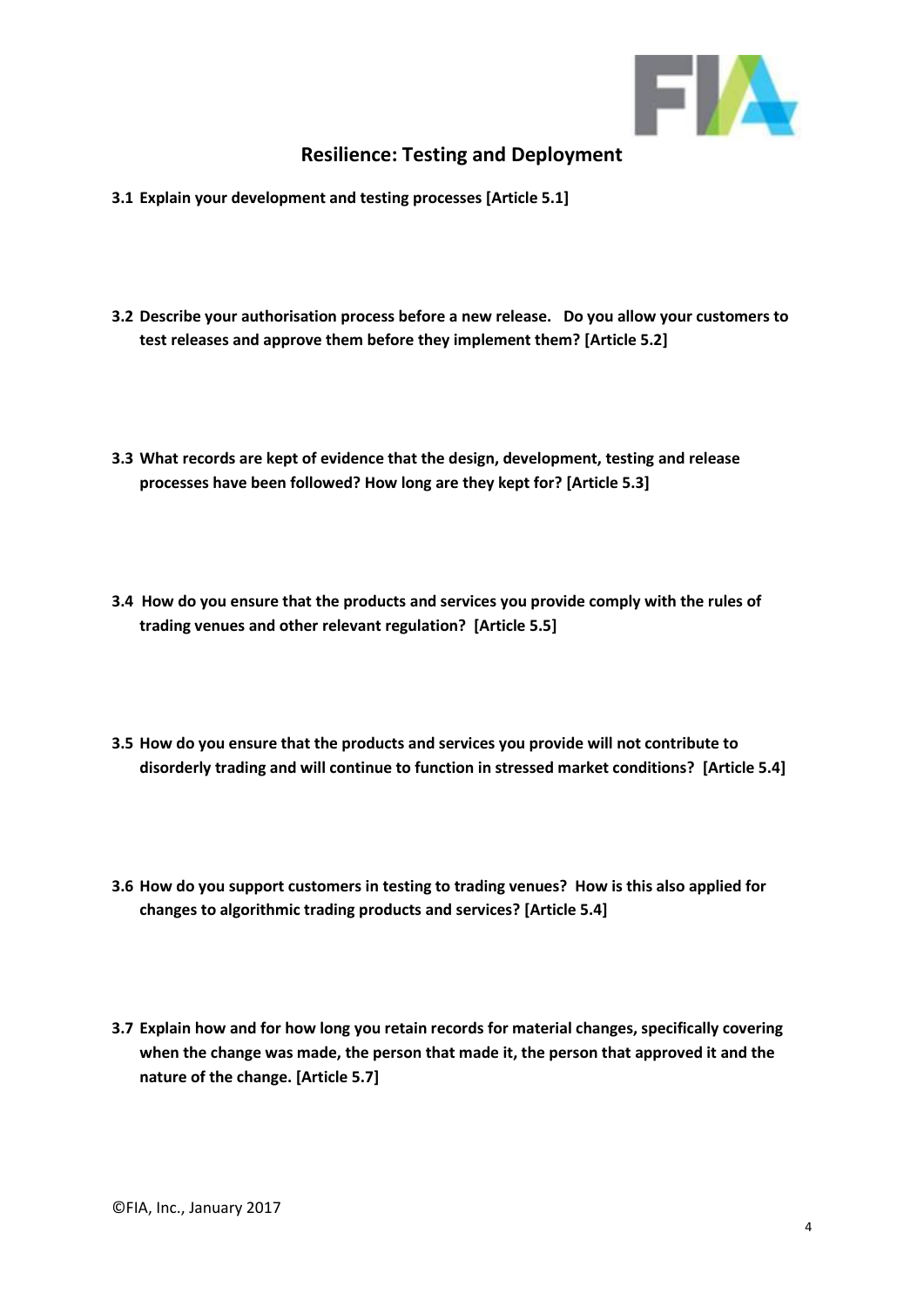

- **3.8 Under what circumstances do you carry out conformance testing with an exchange? How do you do this? How do you define a "material change"? [Article 6]**
- **3.9 (If you run a separate production environment) How do you separate production and testing environments? Do you ever test a product or service in a production environment? [Article 7]**
- **3.10 What facilities do you provide to allow your customers to restrict use of a product or service when it is deployed?**
- **3.11 Does you system have self-match protection? Explain how it works?**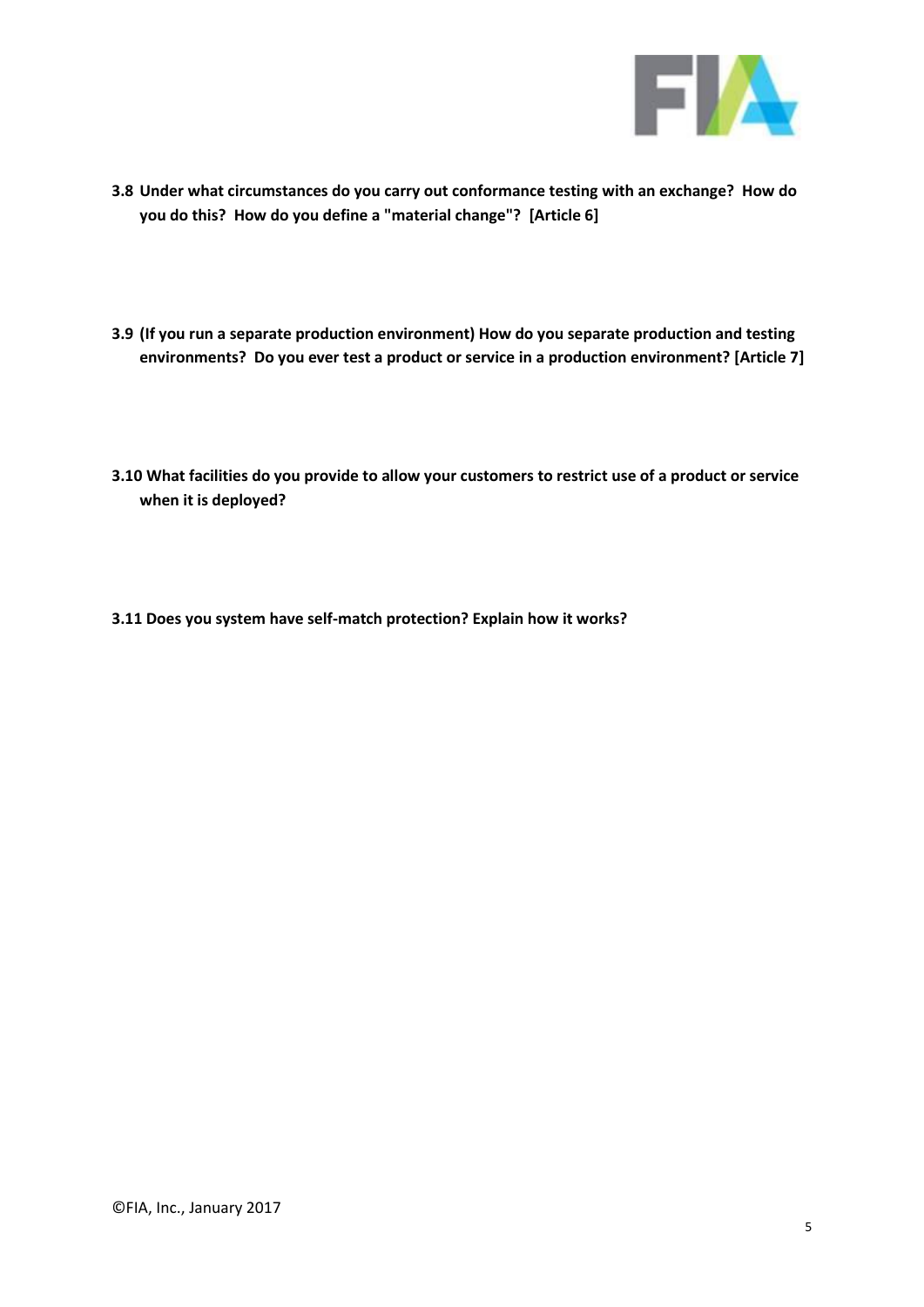

# **Resilience: Post-deployment management**

- **4.1 With what frequency do you review your development process? Explain how the review is carried out and the output reviewed/actioned. [Article 9]**
- **4.2 What stress testing do you carry out on your product? How do you define the volume that you use to stress the products and services? [Article 10]**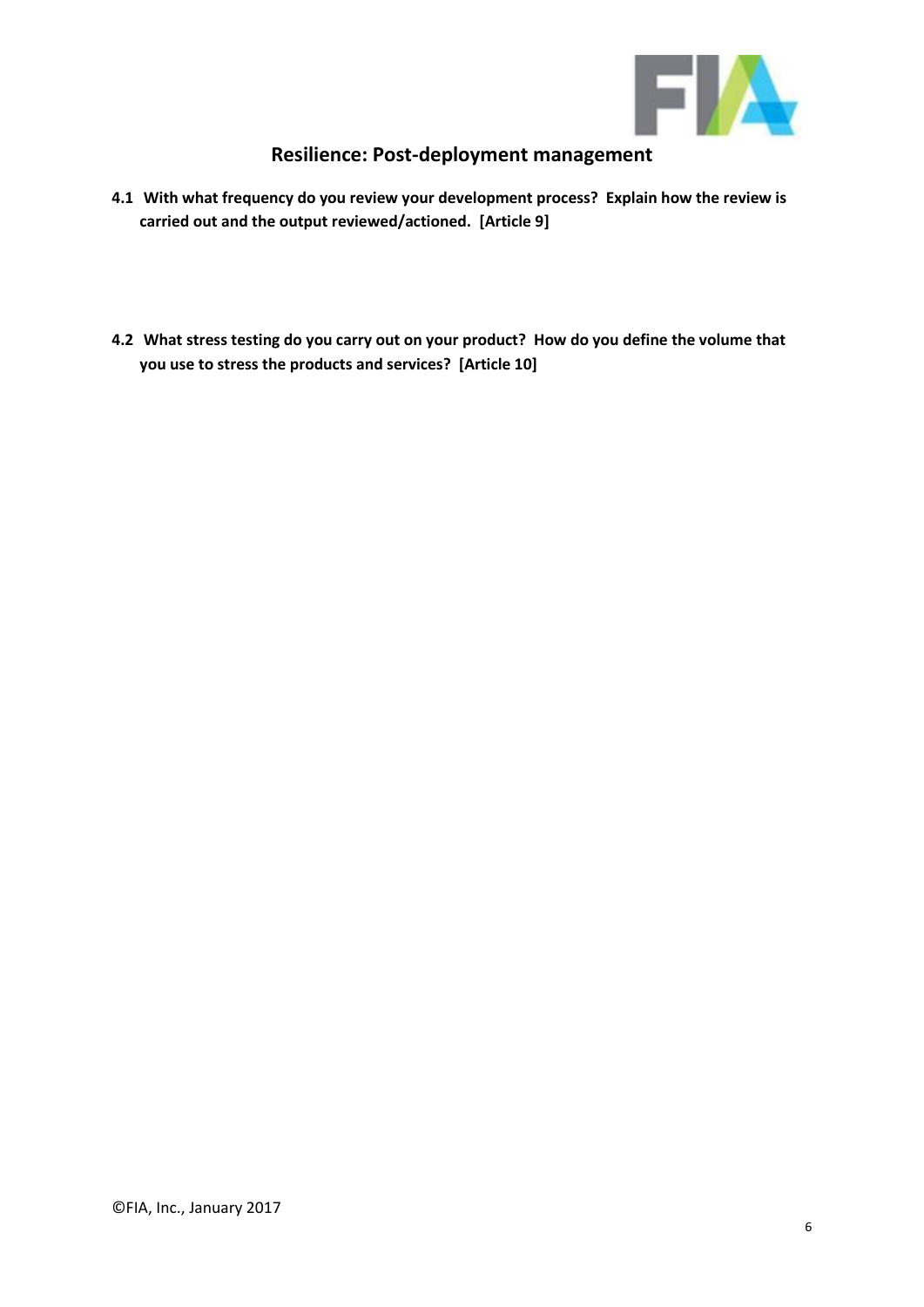

#### **Resilience: Means to ensure Resilience**

- **5.1 What "Kill Functionality" do you provide to assist customers to cancel any or all unexecuted orders submitted to any or all trading venues? [Article 12]**
- **5.2 How can a customer identify which trading algorithm and which trader is responsible for an order? [Article 12.3]**
- **5.3 What functionality do you provide to assist with monitoring of trading and automated surveillance? [Article 13]**
- **5.4 (If providing a service) Describe your business continuity arrangements. In particular, the governance framework, an overview of the relocation procedures, staff training, arrangements for shutting down the products or services and any alternative arrangements. [Article 14]**
- **5.5 What pre-trade controls do your products and services apply to flow classified as DEA by your customers? In particular price controls, max order values/volumes, message limits and position controls. [Article 15]**
- **5.6 What controls are applied by the products or services to algorithms? In particular price controls, max order values/volumes, message limits, position controls and the number of times an algorithm has been applied? [Article 15]**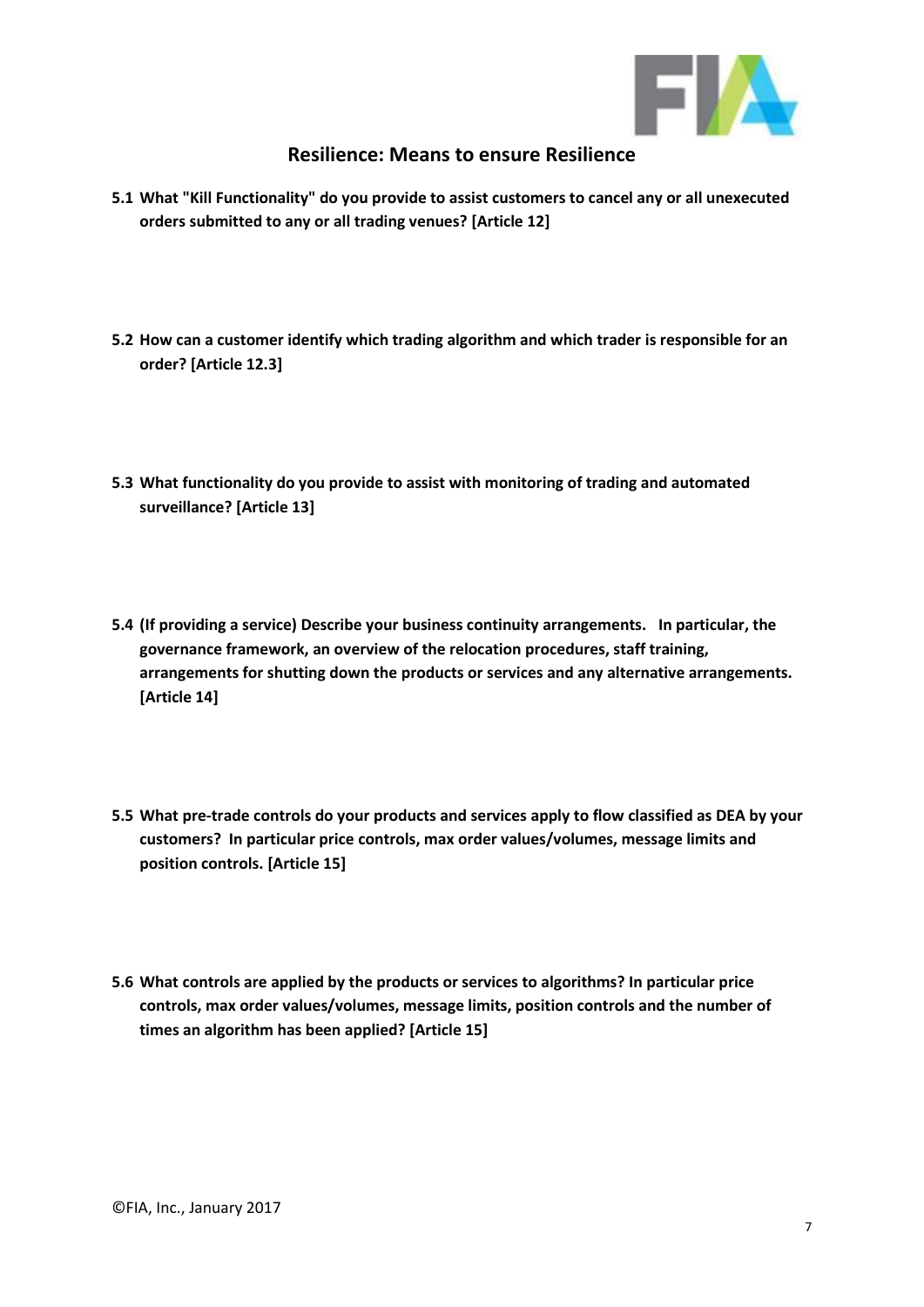

- **5.7 What facilities do your products or services provide for real time monitoring of algorithmic trading? How can this be permissioned for an independent risk function that should not have trading access? [Article 16]**
- **5.8 What facilities do you offer to help customers with continuous assessment of market and credit risk? [Article 17]**
- **5.9 How do you reconcile open orders in the system with open orders in the market in real time? [Article 17.3]**
- **5.10 Explain how your max long/short and overall strategy positions are managed. [Article 17.4]**
- **5.11 Outline your security policy and how it is implemented in your organisation. [Article 18]**
- **5.12 In the event security measures are compromised, explain how you will know and how you will communicate this. [Article 18.3]**
- **5.13 Explain how penetration tests and vulnerability scans are carried out and give the frequency with which you carry out this testing. [Article 18.4]**
- **5.14 How do your products or services control persons who have critical access rights? How is this monitored? Include in the answer those with system administration rights and data administration rights. [Article 18.5]**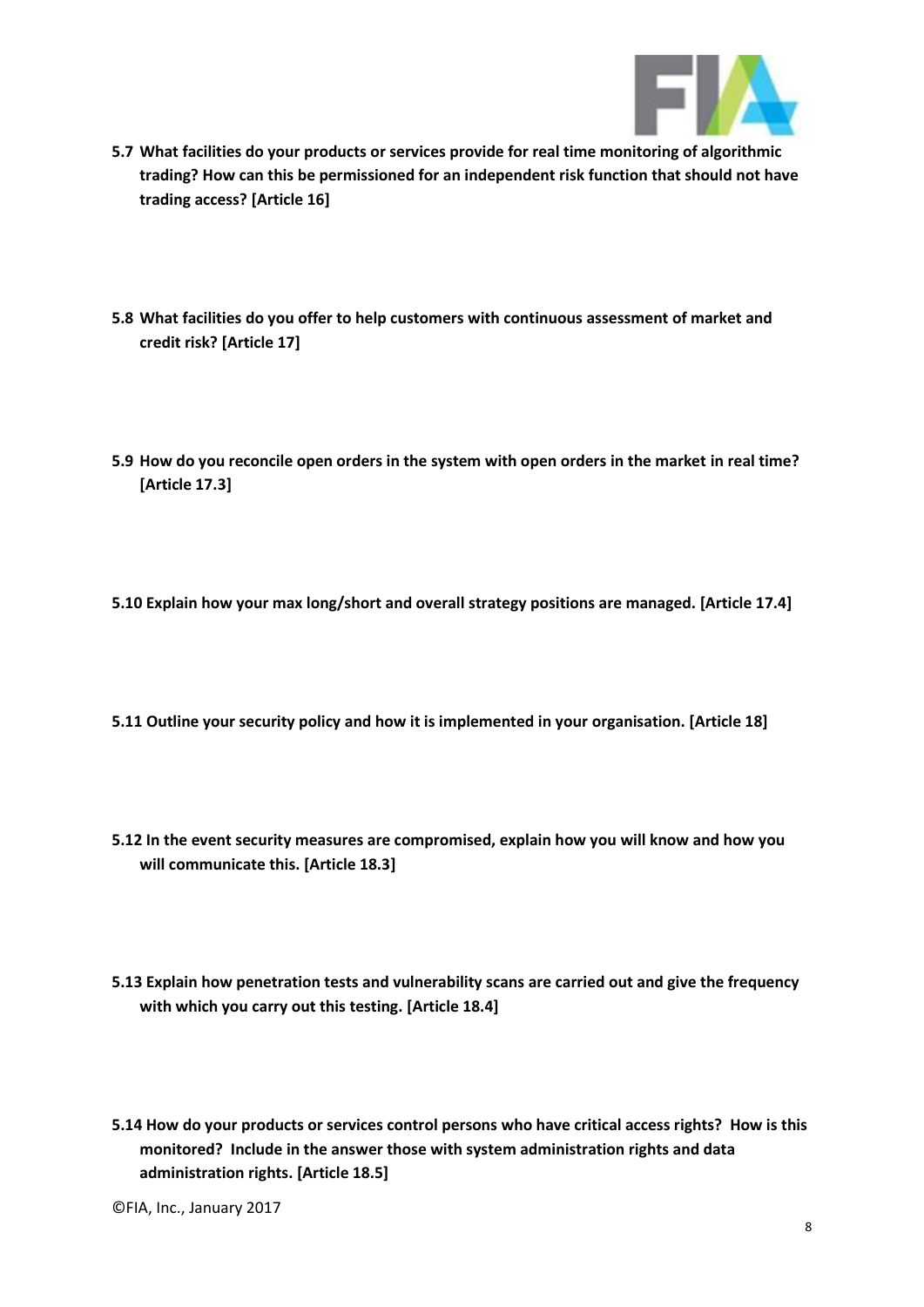

**5.15 Who in your company or at external companies providing services/products has access to data entered by customers? What steps do you take to protect customer confidentiality? [Article 18.5]**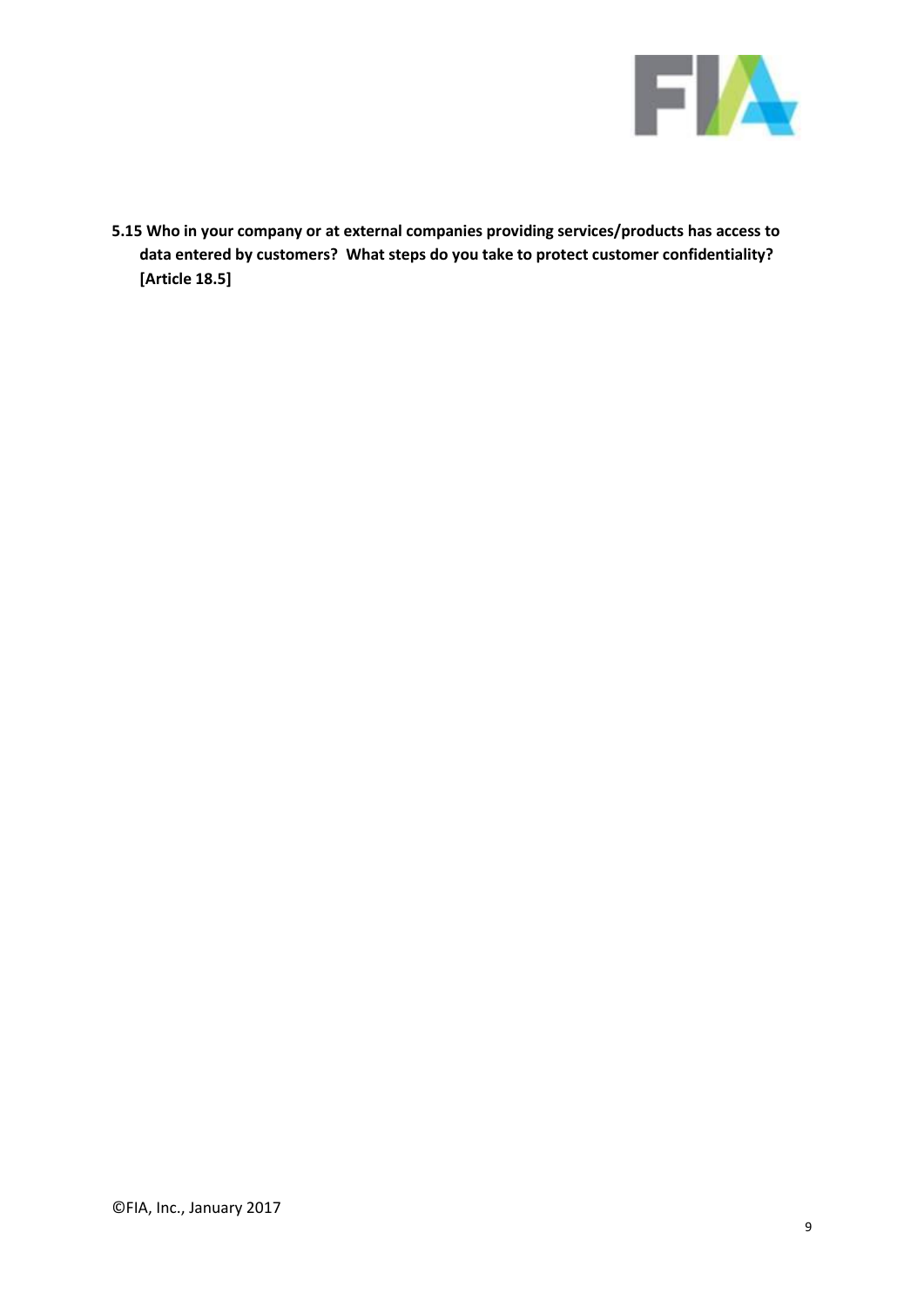

# **Order Record Keeping**

- **6.1 Will you provide data extracts covering a superset of the general order record keeping requirements under MiFID II and the ones for investment firm that engages in a highfrequency algorithmic trading technique, regardless of how the vendors customers are categorised? [RTS6, annex]**
- **6.2 What means are available within your services and products to manage the ratio of unexecuted orders to transactions?**
- **6.3 What measures are in place to ensure privacy of client, order and trade data? [Article 2.3]**
- **6.4 Certain fields are sent by the trading venue when confirming an execution. Examples include: Waiver Flag, Routing Strategy, Liquidity Indicator. How do you intend to handle these values?**
- **6.5 Describe your clock synchronisation solution (RTS25).**